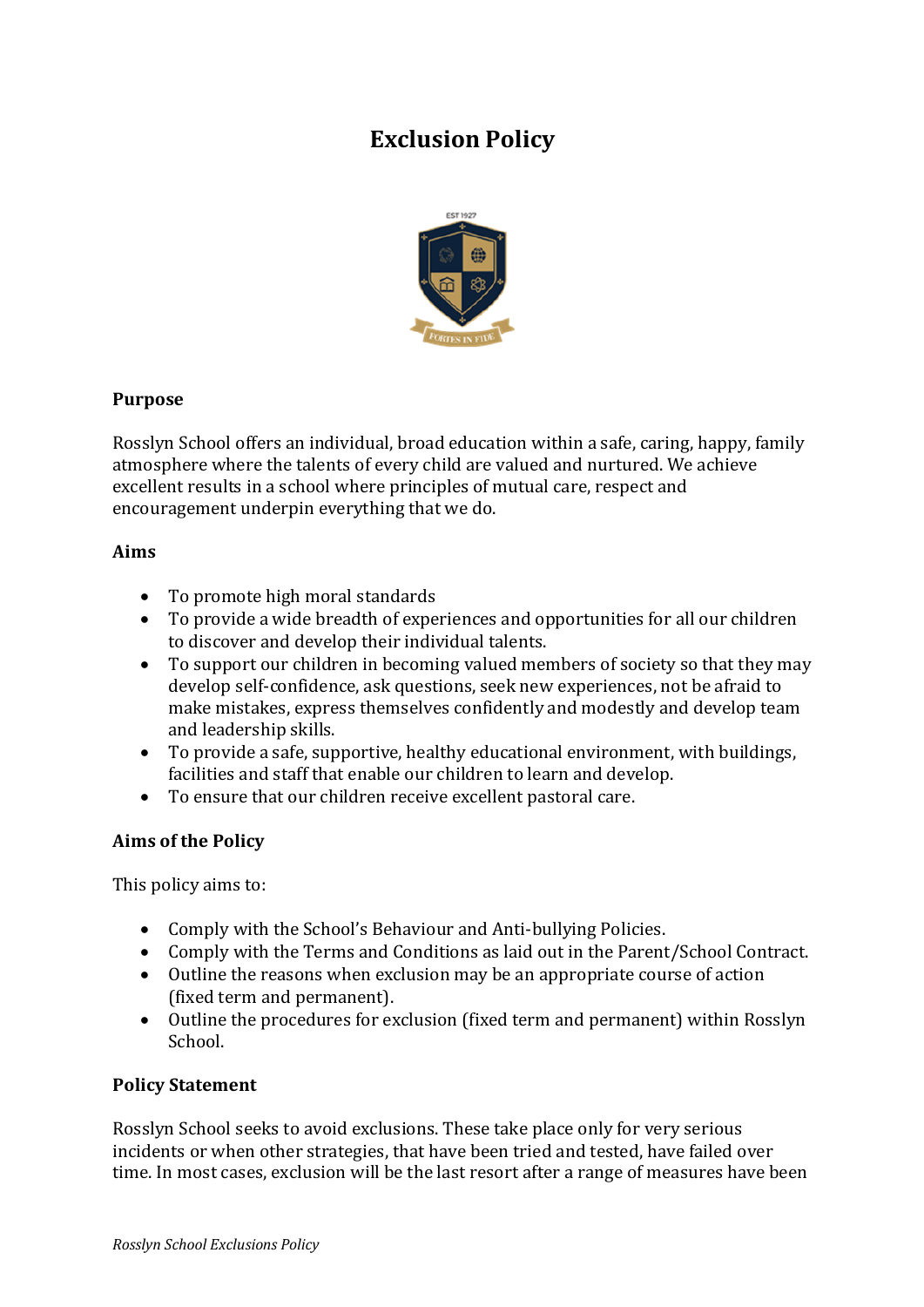tried to improve a pupil's behaviour and after a range of strategies have been put in place to address the inappropriate behaviour which may lead to exclusion.

The Proprietor and staff will identify pupils whose behaviour places them at risk of exclusion and seek additional provision to meet their individual needs; this may include support from the Inclusion Manager or external agencies as appropriate.

#### **Reasons for Exclusion**

The continued presence of any pupil in the School is solely at the discretion of the Proprietor and depends upon the pupil's application, progress, conduct attendance and behaviour (including outside of school) being in accordance with such standards as the School deems necessary and appropriate. Exclusion may be considered in response to a serious breach of the school's behaviour policy; once other options have been exhausted; if allowing the pupil to remain in school would seriously harm the education or welfare of the pupil or others in the school.

A decision to exclude will never be based on a child's race, sex, disability, sexual orientation or religious belief.

The Proprietor may also, at his sole discretion, require parents to remove or may exclude a child if the behaviour of either parent is, in the opinion of the Proprietor, unreasonable and affects, or is likely to affect, adversely any pupil's progress at the School or the well-being of the School staff or to bring the School into disrepute.

#### **Authority to Exclude**

Only the Proprietor has the absolute discretion to remove a pupil from the school. The Proprietor is obliged to keep the Governing Body informed of any exclusion, with the exception of any members of the Governing Body who may be required to sit on an appeals committee.

#### **Exclusion Procedure**

The Proprietor is responsible for ensuring the Exclusion Policy is implemented and for reporting to the Governors. The Proprietor will:

- 1. Inform the pupil's parents of the possibility of exclusion or a permanent exclusion.
- 2. Hold a meeting with the pupil, parents and a note-taker to discuss the issues leading up to the possible decision of exclusion.
- 3. Inform the parents of the final decision following the meeting.
- 4. Advise the parents how representation can be made if they wish to appeal against the decision.
- 5. Notify the Governing Body of the details and reasons for the exclusion in the case of:
- a. a permanent exclusion or a fixed term exclusion converted to a permanent one;
- b. a fixed-term exclusion of more than five days or which brings the total days the pupil has been excluded in one term to more than five;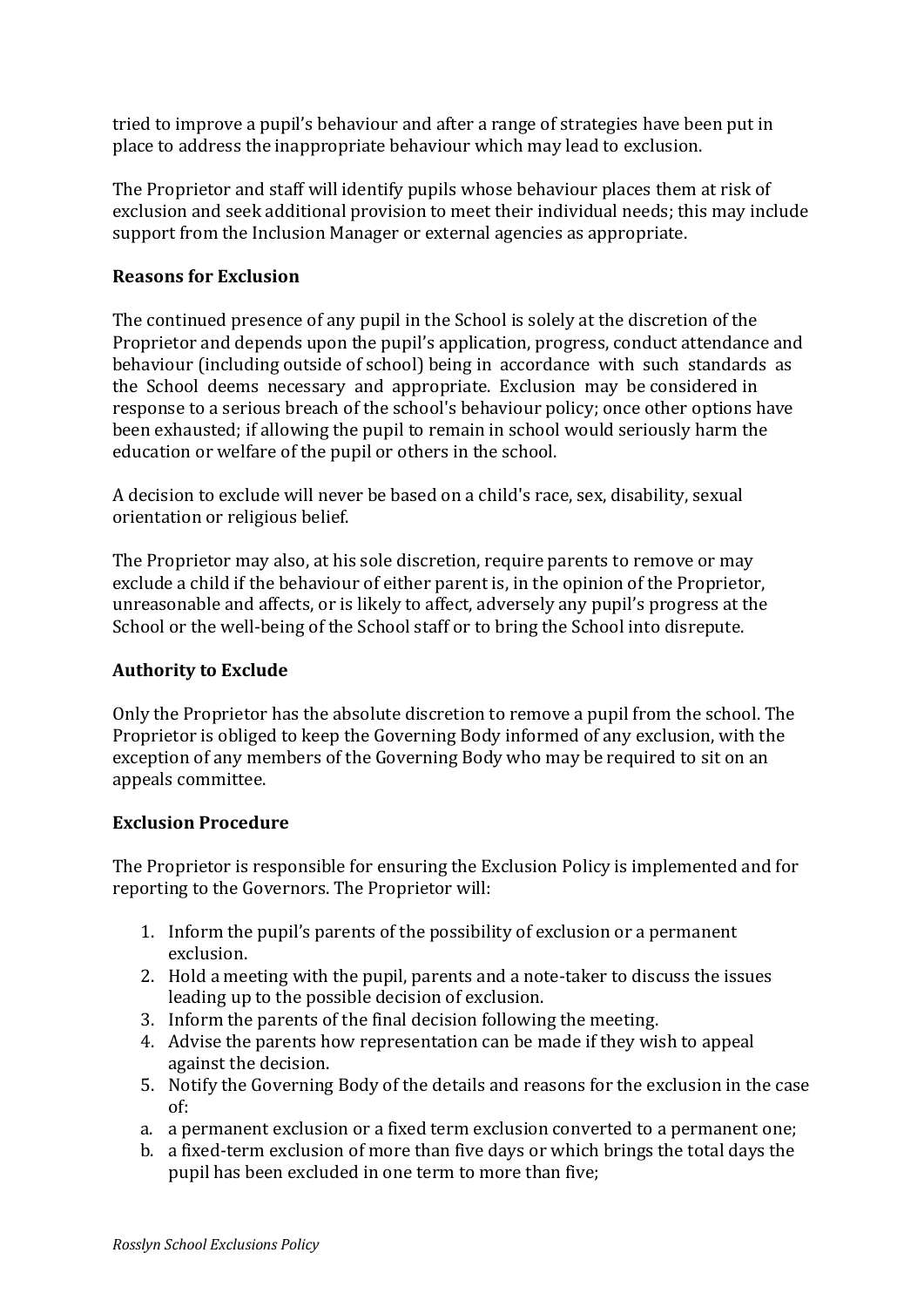c. an exclusion that would result in the pupil losing the opportunity to take a public exam.

## **Pupil Discipline Appeal**

- 1. In the event of an appeal from the parent/s, the governors will establish a Pupil Discipline Committee. The Proprietor will not be a member.
- 2. The Committee will aim to meet no later than the fifteenth school day after receiving notice of the appeal to exclude.
- 3. The matter will then be referred to the Panel for consideration. The Panel will consist of at least three persons, forming a Pupil Discipline Committee, one of whom shall be independent of the management and running of the School. Each of the Panel members shall be appointed by the Governing Body. The Clerk to the Governors, on behalf of the Panel, will then acknowledge the appeal and arrange a hearing as soon as is practical, normally within fourteen days. The Panel will seek all relevant information and evidence from both parties.
- 4. If the Panel deems it necessary, it may require that further particulars or any related matter be supplied in advance of the hearing. Copies of such particulars shall be supplied to all parties not later than ten working days prior to the hearing.
- 5. The parents may be accompanied to the hearing by one other person. This may be a relative, teacher or friend. Legal representation will not normally be appropriate.
- 6. If possible the Panel will resolve the parents' appeal immediately without the need for further investigation.
- 7. Where further investigation is required, the Panel will decide how it should be carried out. After due consideration of all facts they consider to be relevant, the Panel will reach a decision and may make recommendations, which it shall complete within ten working days of the hearing. The Panel will write to the parents informing them of its decision and the reasons for it. The decision of the Panel will be final. The Panel's findings and recommendations, if any, will be sent in writing to the parents, Proprietor and the Governors.

#### **Decision**

If the Committee decide that a pupil should be reinstated they will give the appropriate direction to the Proprietor and inform the parent of their decision.

If they decide that a pupil should not be reinstated they will inform the parents and Proprietor of their decision. In the case of a permanent exclusion, they will notify the parent in writing of their decision and the reasons for it.

Parents can be assured that the appeal will be treated seriously and confidentially. All correspondence, statements and records will be kept confidential except in so far as is required of the School.